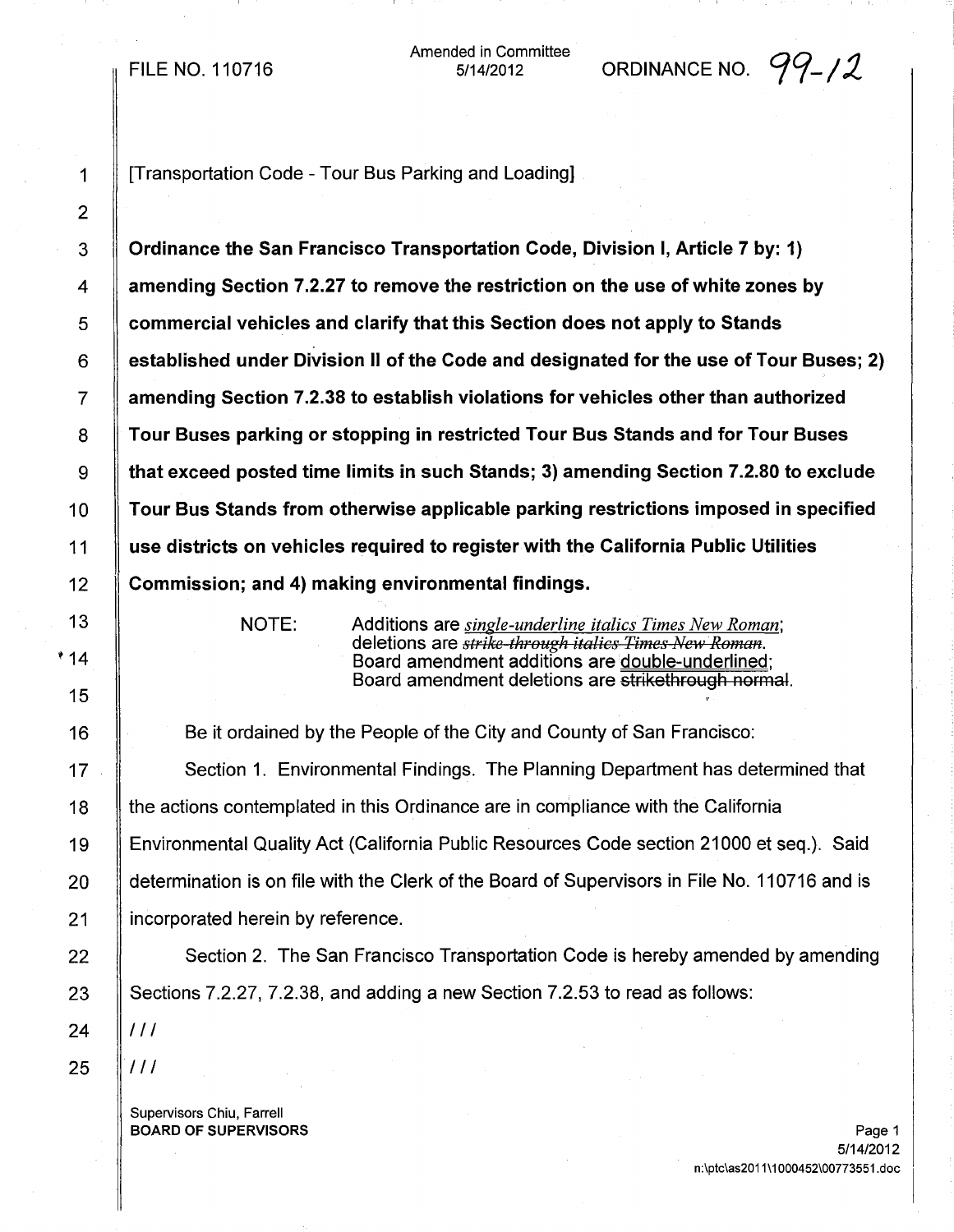## 1 SEC. 7.2. INFRACTIONS.

2 | In addition to public offenses created by the Vehicle Code, the actions listed in this  $3 \parallel$  Section 7.2 are prohibited, and each and every violation of a prohibition listed below shall be 4  $\parallel$  an infraction, except as otherwise provided in: (a) this Code; or (b) the Vehicle Code; or (c) as 5 necessary to comply with the direction of a Police Officer or Parking Control Officer; or (d) with  $6 \parallel$  respect to a Municipal Parking Facility, upon the direction of an authorized parking attendant;  $7 \parallel$  or (e) with respect to any other Public Property, except with the permission of, and subject to 8 S such conditions and regulations as are imposed by the agency that owns the property that are 9 available for public inspection at the agency's offices.

# 11 SEC. 7.2.27. CURB PARKING - WHITE ZONES.

**To Park a vehicle, except to load or unload passengers, in a white zone indicated by**  white paint on the curb or signage for more than five minutes during any time in which Parking  $\parallel$  is restricted or prohibited at that white zone; *or to Park any commercial vehicle in a white zone at teartime*. Vehicles shall not be stopped in white zones under any circumstances during the 16 If times that Parking is restricted or prohibited, except while the operator is in attendance;  $\parallel$  provided that the operator is not required to be in attendance when the vehicle is Parked: (a) 18 | at a hospital, (b) at a school when the vehicle displays a Special License Plate or Placard, and  $\parallel$  (c) at a child care center, as defined by California Code of Regulations, Section 101152(c)(7). *This Section shall not apply to Stands designated by the Municipal Transportation Agency Board o( Directors for the exclusive use o(Tour Buses under Division IIo{this Code.* (38.C)

## SEC. 7.2.38. PARKING IN STANDS.

24  $\parallel$  (a) To Park a vehicle at any Stand at any time, except a vehicle belonging to the 25  $\parallel$  class of vehicles that are authorized to use that Stand. (33.5A, 39(b), 66)

Supervisors Chiu, Farrell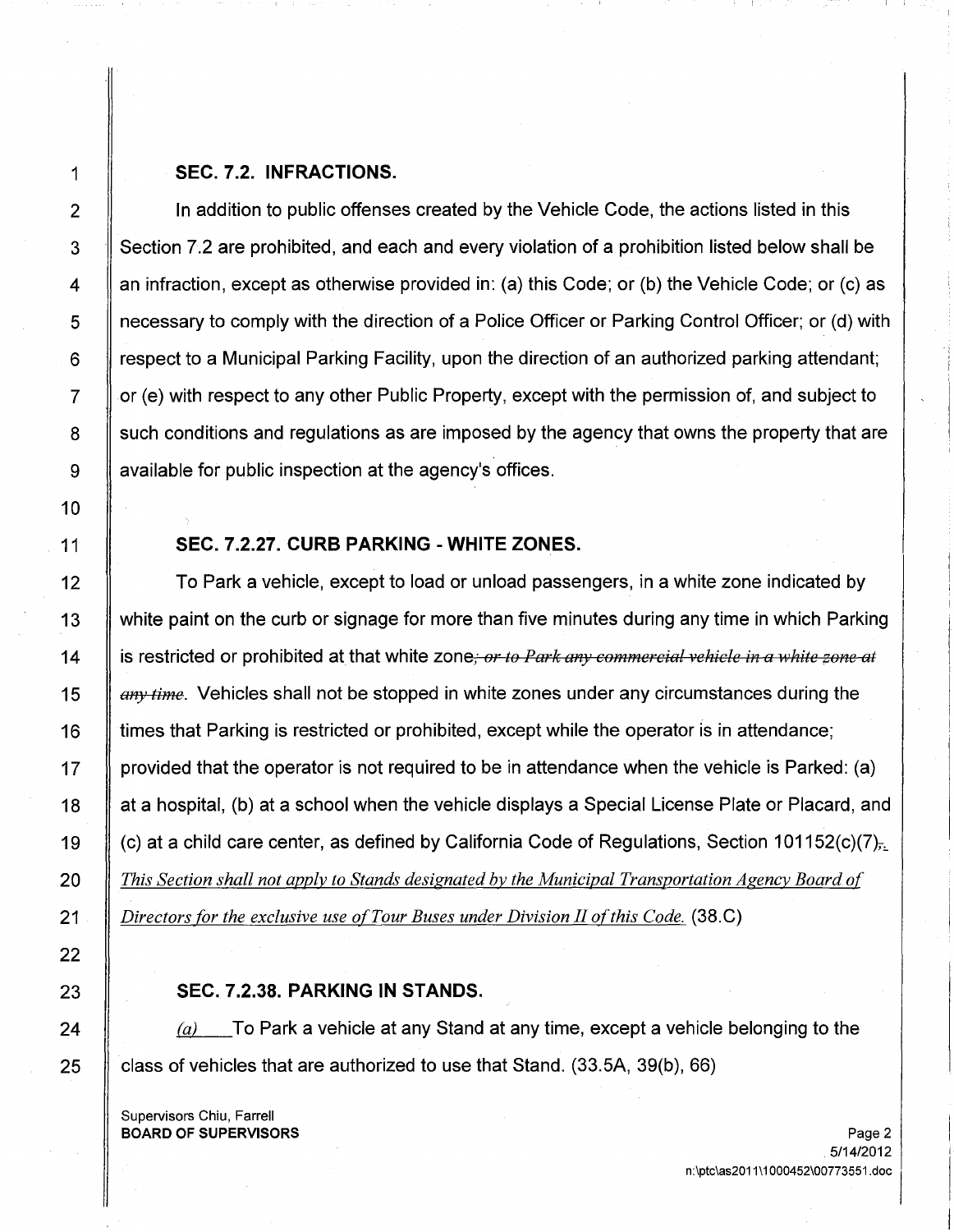$\parallel$  6) To Park or stop a vehicle at any Stand designated by the Municipal **Transportation Agency's Board of Directors for the exclusive use of Tour Buses for which a The Suide Bus Loading and Parking Permit has been issued by the Municipal Transportation** 4 Agency under Division II of this Code when Municipal Transportation Agency signs or **If markings are posted giving notice of such restrictions, except for a Tour Bus authorized to** | occupy the Stand under such a Permit.

 *To Park or stop a vehicle other than a Tour Bus at any Stand designated by the Municipal Transportation Agency's Board of Directors* under Division II of this Code *for the exclusive use ofTour Buses when Municipal Transportation Agency signs or markings are posted giving notice of such restrictions.* 

 {Gc) *To Park or stop a Tour Bus at any Stand designated by the Municipal Transportation Agency's Board ofDirectors* under Division II of this Code either *for the exclusive use ofTour Buses*, or for the exclusive use of Tour Buses for which a Tour Bus Loading and Parking Permit has been issued by the Municipal Transportation Agency under Division II, *in violation o(any time limits orloading restrictions imposed by Municipal Transportation Agency signs or markings giving posted notice ofsuch restrictions.*

18 SEC. 7.2.80. VEHICLES FOR HIRE AND TAXIS; PARKING PROHIBITED IN 19 CERTAIN USE DISTRICTS.

**For the operator of any vehicle for hire that is registered or required to be registered**  with the California Public Utilities Commission. *other than a Tour Bus parked at a Stand designated by the Municipal Transportation Agency's Board ofDirectors* under Division II of this Code *for the exclusive use ofTour Buses,* to leave any such vehicle unattended in any street in a RH-1(D), 24 | RH-1, RH-2, RH-3, RH-4, RM-1, RM-2, RM-3, RM-4 or P Use District, or for any Taxi to **ramain parked in such districts for a period in excess of four (4) hours.** (63.2)

Supervisors Chiu, Farrell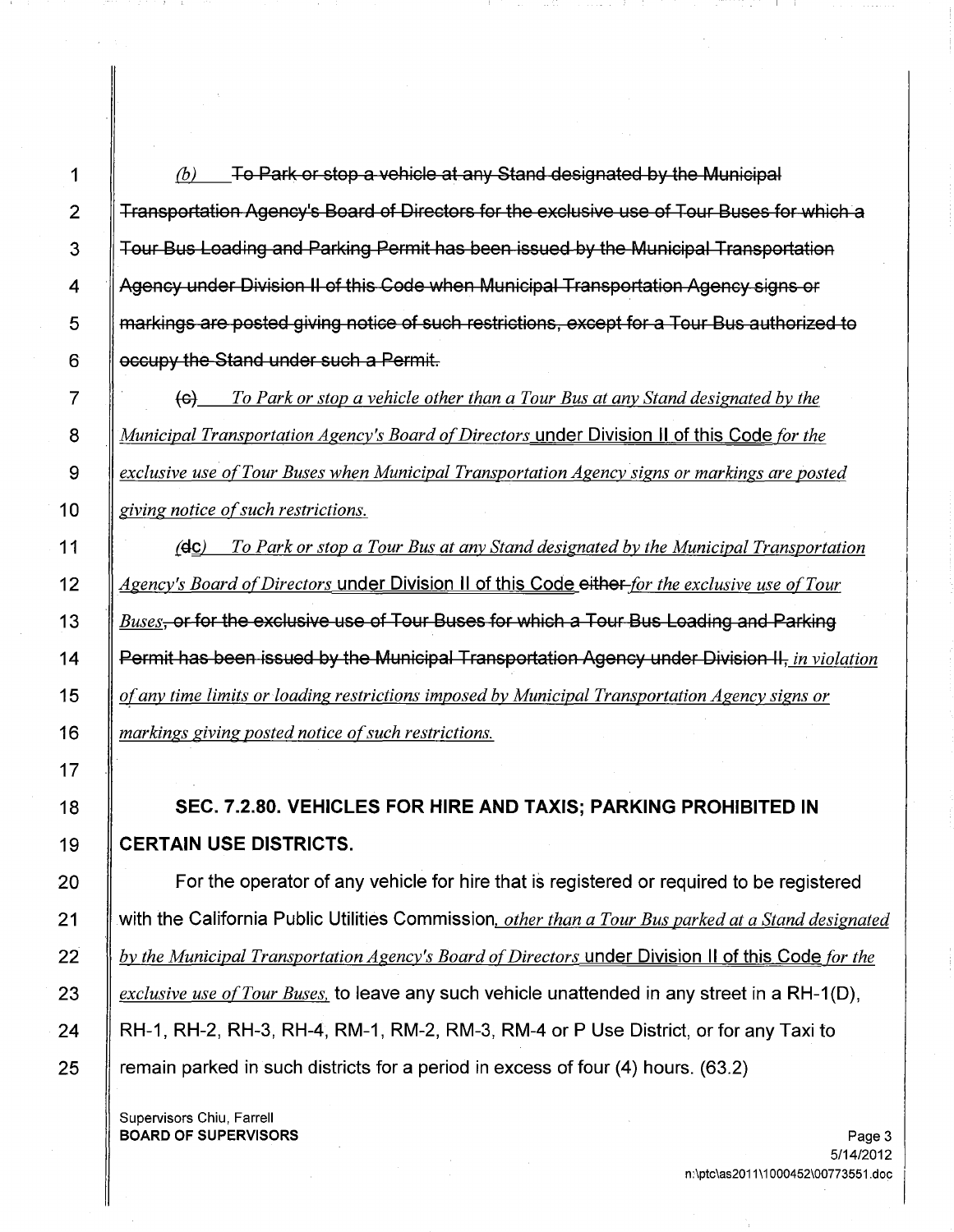| 1              | Section 3. Effective Date. This ordinance shall become effective 30 days from the                 |
|----------------|---------------------------------------------------------------------------------------------------|
| $\overline{2}$ | date of passage.                                                                                  |
| 3              |                                                                                                   |
| 4              | Section 4. In enacting this Ordinance, the Board intends to amend only those words,               |
| 5              | phrases, paragraphs, subsections, sections, articles, numbers, punctuation, charts, diagrams,     |
| 6              | or any other constituent part of the Name of Code here Code that are explicitly shown in this     |
| 7              | legislation as additions, deletions, Board amendment additions, and Board amendment               |
| 8              | deletions in accordance with the "Note" that appears under the official title of the legislation. |
| 9              |                                                                                                   |
| 10             | <b>APPROVED AS TO FORM:</b><br><b>DENNIS J. HERRERA, City Attorney</b>                            |
| 11             |                                                                                                   |
| 12             | By:<br>DAVID A. GREENBURG                                                                         |
| 13             | Deputy City Attorney                                                                              |
| 14             |                                                                                                   |
| 15             |                                                                                                   |
| 16             |                                                                                                   |
| 17             |                                                                                                   |
| 18             |                                                                                                   |
| 19             |                                                                                                   |
| 20             |                                                                                                   |
| 21             |                                                                                                   |
| 22             |                                                                                                   |
| 23             |                                                                                                   |
| 24             |                                                                                                   |
| 25             |                                                                                                   |
|                | Supervisors Chiu, Farrell                                                                         |
|                | <b>BOARD OF SUPERVISORS</b><br>Page 4                                                             |

ł

 $\sim 1$ 

-11 ST

o to st

AT 1

医牙根 电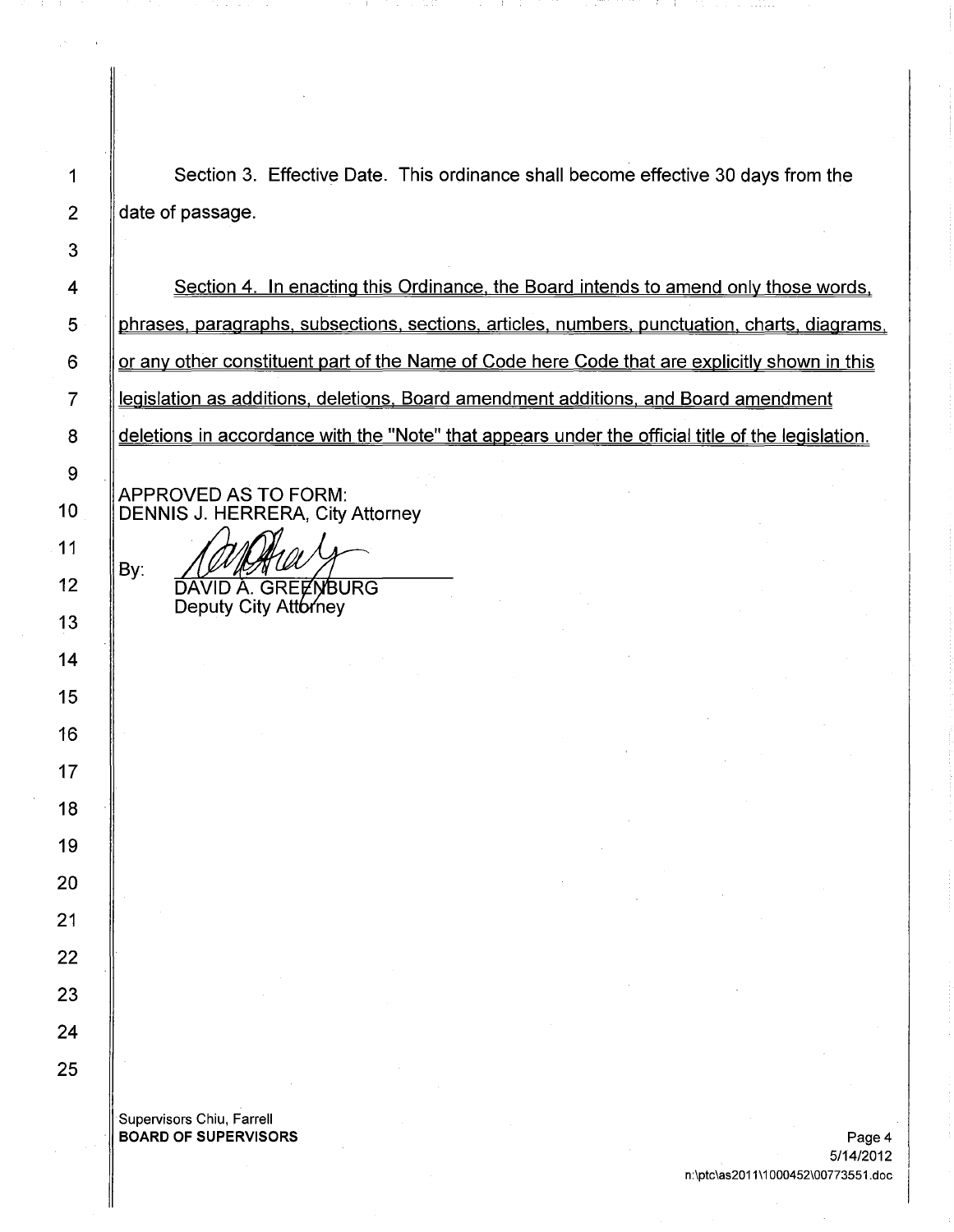

# City and County of San Francisco Tails

**Ordinance** 

City Hall I Dr. Carlton B. Goodlett Place San Francisco, CA 94102-4689

## File Number: 110716 Date Passed: June 05, 2012

Ordinance amending the San Francisco Transportation Code, Division I, Article 7 by: 1) amending Section 7.2.27 to remove the restriction on the use of white zones by commercial vehicles and clarify that this Section does not apply to Stands established under Division II of the Code and designated for the use of Tour Buses; 2) amending Section 7.2.38 to establish violations for vehicles other than authorized Tour Buses parking or stopping in restricted Tour Bus Stands and for Tour Buses that exceed posted time limits in such Stands; 3) amending Section 7.2.80 to exclude Tour Bus Stands from otherwise applicable parking restrictions imposed in specified use districts on vehicles required to register with the California Public Utilities Commission; and 4) making environmental findings.

April 30, 2012 Land Use and Economic Development Committee - CONTINUED

May 14, 2012 Land Use and Economic Development Committee - AMENDED

May 14, 2012 Land Use and Economic Development Committee - RECOMMENDED AS AMENDED

### May 22,2012 Board of Supervisors - PASSED, ON FIRST READING

Ayes: 11 - Avalos, Campos, Chiu, Chu, Cohen, Elsbernd, Farrell, Kim, Mar, Olague and Wiener

## June 05, 2012 Board of Supervisors - FINALLY PASSED

Ayes: 11 - Avalos, Campos, Chiu, Chu, Cohen, Elsbernd, Farrell, Kim, Mar, Olague and Wiener